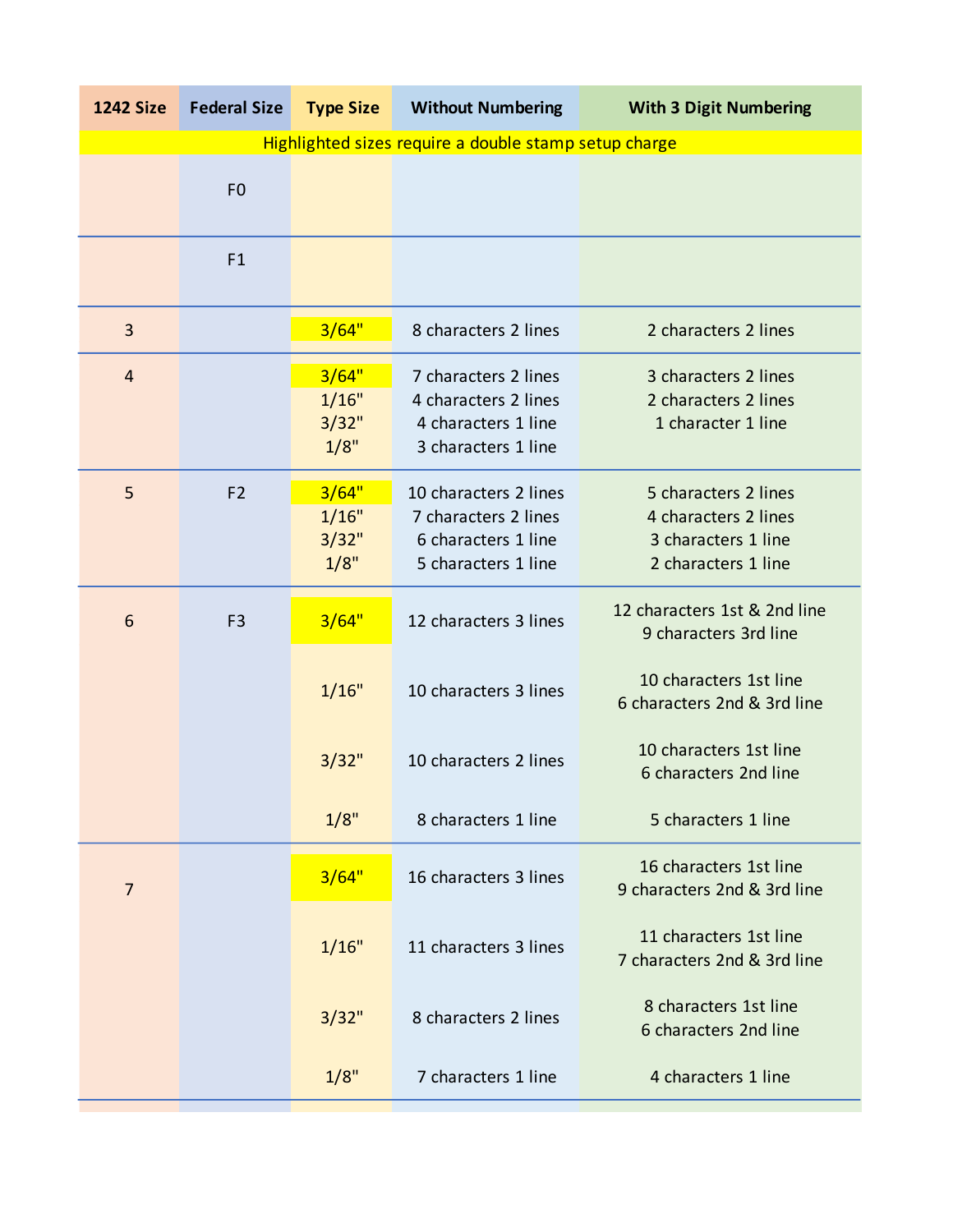| 8  | F4             | 3/64" | 15 characters 3 lines | 15 characters 1st line<br>9 characters 2nd & 3rd line  |
|----|----------------|-------|-----------------------|--------------------------------------------------------|
|    |                | 1/16" | 12 characters 3 lines | 12 characters 1st line<br>8 characters 2nd & 3rd line  |
|    |                | 3/32" | 10 characters 2 lines | 10 characters 1st line<br>7 characters 2nd line        |
|    |                | 1/8"  | 9 characters 1 line   | 6 characters 1 line                                    |
| 10 | F <sub>5</sub> | 3/64" | 20 characters 3 lines | 20 characters 1st line<br>15 characters 2nd & 3rd line |
|    |                | 1/16" | 15 characters 3 lines | 15 characters 1st line<br>13 characters 2nd & 3rd line |
|    |                | 3/32" | 13 characters 2 lines | 13 characters 1st line<br>10 characters 2nd line       |
|    |                | 1/8"  | 11 characters 1 line  | 8 characters 1 line                                    |
| 12 | F <sub>6</sub> | 3/64" | 25 characters 3 lines | 25 characters 1st line<br>17 characters 2nd & 3rd line |
|    |                | 1/16" | 20 characters 3 lines | 20 characters 1st line<br>15 characters 2nd & 3rd line |
|    |                | 3/32" | 16 characters 2 lines | 16 characters 1st line<br>12 characters 2nd line       |
|    |                | 1/8"  | 13 characters 2 lines | 13 characters 1st line<br>9 characters 2nd line        |
|    |                | 3/16" | 10 characters 1 line  | 7 characters 1 line                                    |
| 14 |                | 3/64" | 29 characters 3 lines | 29 characters 1st & 2nd line<br>17 characters 3rd line |
|    |                | 1/16" | 23 characters 3 lines | 23 characters 1st line<br>17 characters 2nd & 3rd line |
|    |                | 3/32" | 19 characters 2 lines | 19 characters 1st line<br>14 characters 2nd line       |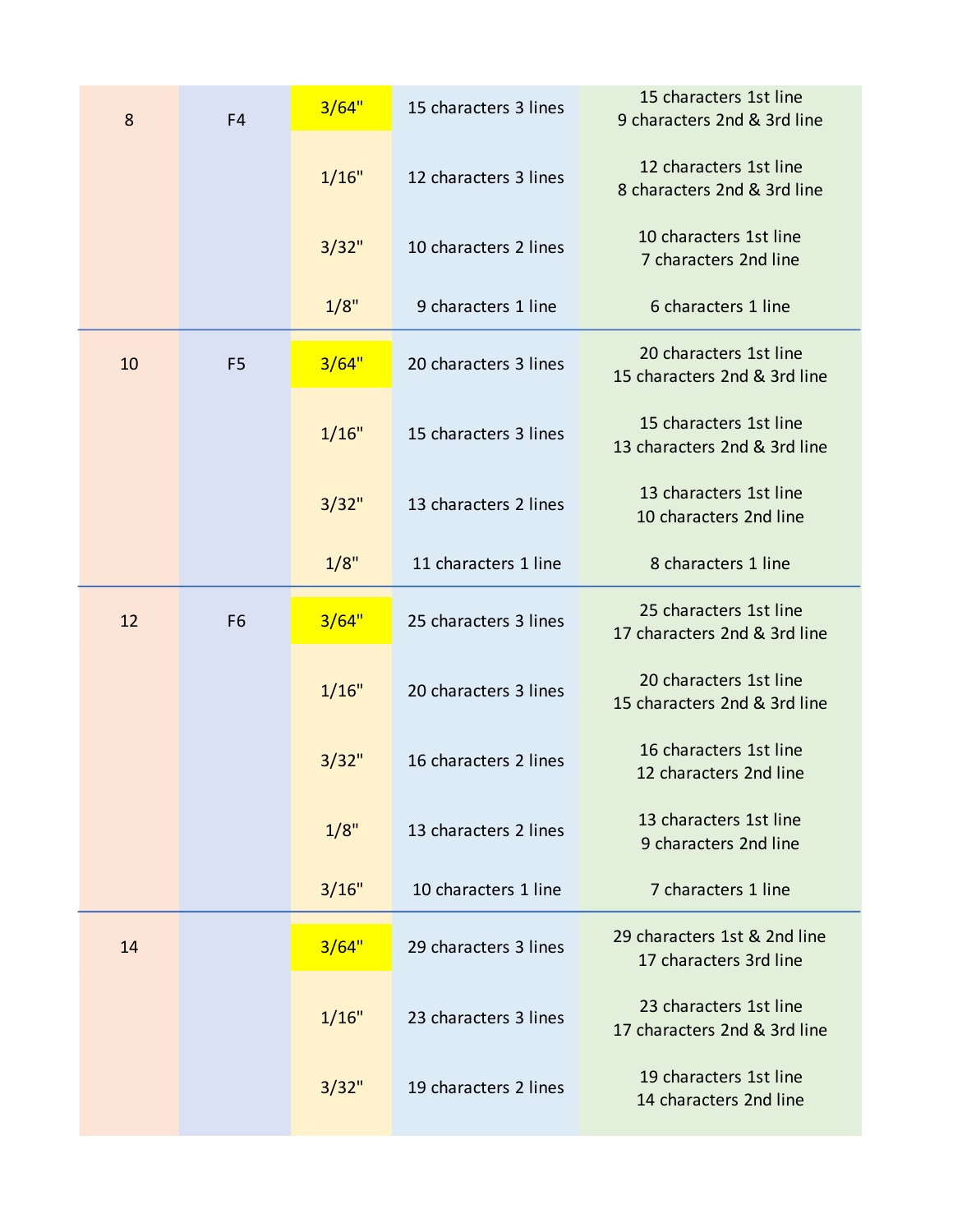|    |                | 1/8"                                     | 16 characters 2 lines                                                                                                     | 16 characters 1st line<br>13 characters 2nd line                                                                          |
|----|----------------|------------------------------------------|---------------------------------------------------------------------------------------------------------------------------|---------------------------------------------------------------------------------------------------------------------------|
|    |                | 3/16"                                    | 11 characters 1 line                                                                                                      | 9 characters 1 line                                                                                                       |
| 16 | F7             | 3/64"                                    | 34 characters 4 lines                                                                                                     | 34 characters 1st & 2nd line<br>24 characters 3rd & 4th line                                                              |
|    |                | 1/16"                                    | 27 characters 3 lines                                                                                                     | 27 characters 1st & 2nd line<br>21 characters 3rd line                                                                    |
|    |                | 3/32"                                    | 21 characters 2 lines                                                                                                     | 21 characters 1st line<br>17 characters 2nd line                                                                          |
|    |                | 1/8"                                     | 18 characters 2 lines                                                                                                     | 18 characters 1st line<br>14 characters 2nd line                                                                          |
|    |                | 3/16"                                    | 13 characters 1 line                                                                                                      | 10 characters 1 line                                                                                                      |
| 18 |                | 3/64"<br>1/16"<br>3/32"<br>1/8"<br>3/16" | 40 characters 4 lines<br>29 characters 3 lines<br>23 characters 2 lines<br>19 characters 2 lines<br>15 characters 2 lines | 30 characters 4 lines<br>21 characters 3 lines<br>17 characters 2 lines<br>14 characters 2 lines<br>11 characters 2 lines |
| 20 |                | 1/16"<br>3/32"<br>1/8"<br>3/16"<br>1/4"  | 30 characters 5 lines<br>26 characters 4 lines<br>22 characters 3 lines<br>16 characters 2 lines<br>14 characters 2 lines | 24 characters 5 lines<br>19 characters 4 lines<br>16 characters 3 lines<br>13 characters 2 lines<br>12 characters 2 lines |
| 22 | F <sub>8</sub> | 1/16"                                    | 32 characters 4 lines                                                                                                     | 32 characters 1st & 2nd line<br>27 characters 3rd & 4th line                                                              |
|    |                | 3/32"                                    | 28 characters 4 lines                                                                                                     | 28 characters 1st & 2nd line<br>22 characters 3rd & 4th line                                                              |
|    |                | 1/8"                                     | 22 characters 3 lines                                                                                                     | 22 characters 1st line<br>17 characters 2nd & 3rd line                                                                    |
|    |                | 3/16"                                    | 17 characters 2 lines                                                                                                     | 17 characters 1st line<br>13 characters 2nd line                                                                          |
|    |                | 1/4"                                     | 15 characters 1 line                                                                                                      | 13 characters 1 line                                                                                                      |